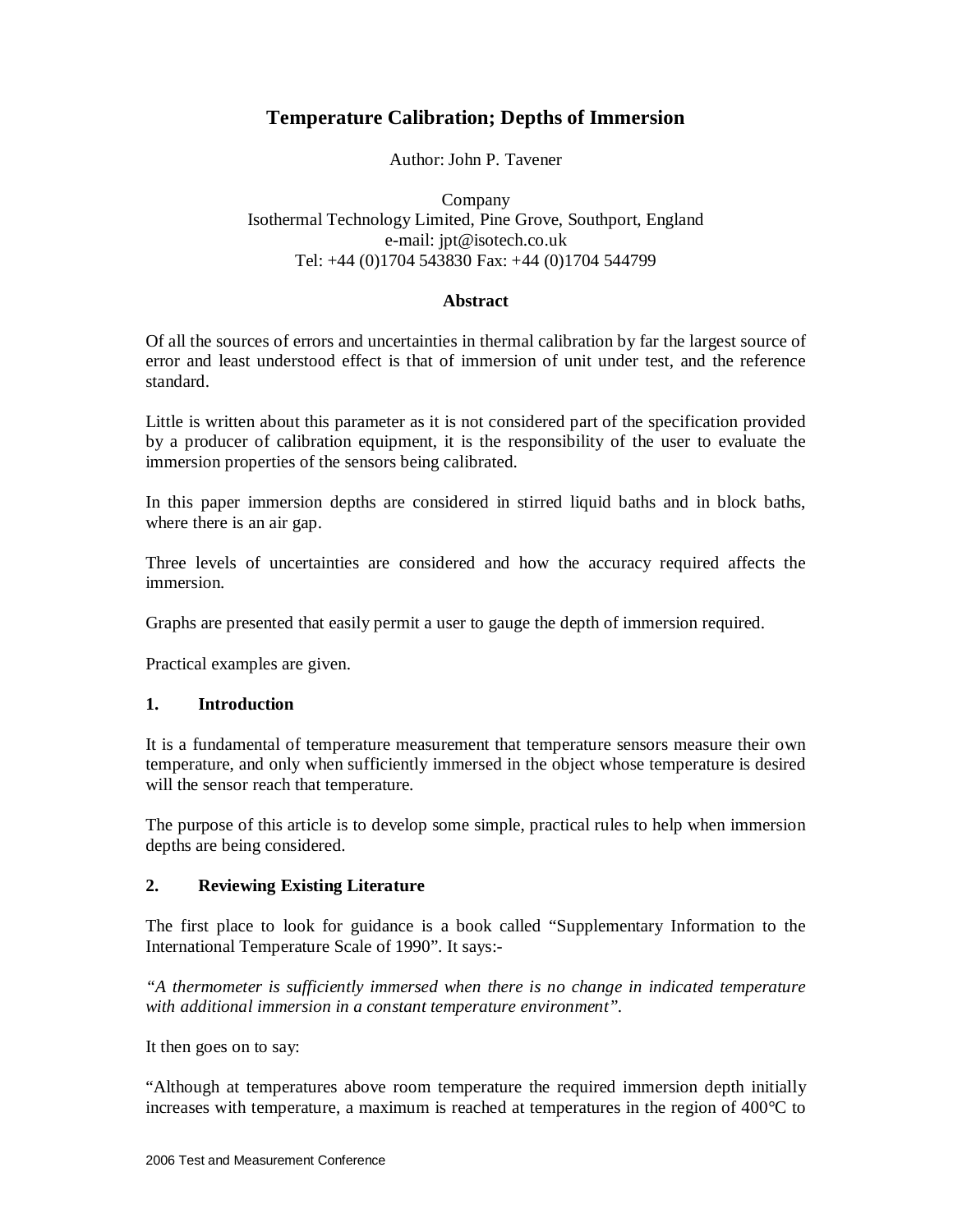$500^{\circ}$ C, after which the rapidly rising radial heat transfer by radiation causes it to fall slightly; this is on the assumption of the presence of adequate longitudinal radiation baffles and the inhibition of radiation piping".

Next place to look for practical information is the excellent book by Nicholas and White titled "Traceable Temperatures". Fortunately they deal with immersion depths in a very practical way and are brave enough to put numbers to their descriptions. They say about immersion depth:

"The general problem occurs because there is a continuous flow of heat along the stem of a thermometer between the medium of interest and the outside world. Since heat can only flow where there is a temperature difference, the flow of heat is evidence that the tip of the thermometer is at a slightly different temperature than the medium of interest". This is shown graphically in figure 1.0.



Figure 1.0. The flow of heat down the stem of a thermometer causes the thermometer to indicate temperatures slightly lower than that of the medium of interest.

A simple model of this effect relates the error in the thermometer reading to the length of immersion by:

$$
\triangle T_m = (T_{\text{omb}} - T_{\text{sys}})k \exp\left(\frac{-L}{D_{\text{eff}}}\right)
$$

Where  $T_{sys}$  and  $T_{amb}$  are the system and ambient temperatures respectively,  $L$  is the length of the immersion,  $D_{\text{eff}}$  is the effective diameter of the thermometer, and  $k$  is a constant approximately equal to, but less than 1. This equation, which is plotted in figure 1.1 for  $k = 1$ , is very useful for determining the minimum immersion which will ensure that the error is due to stem conduction is acceptable.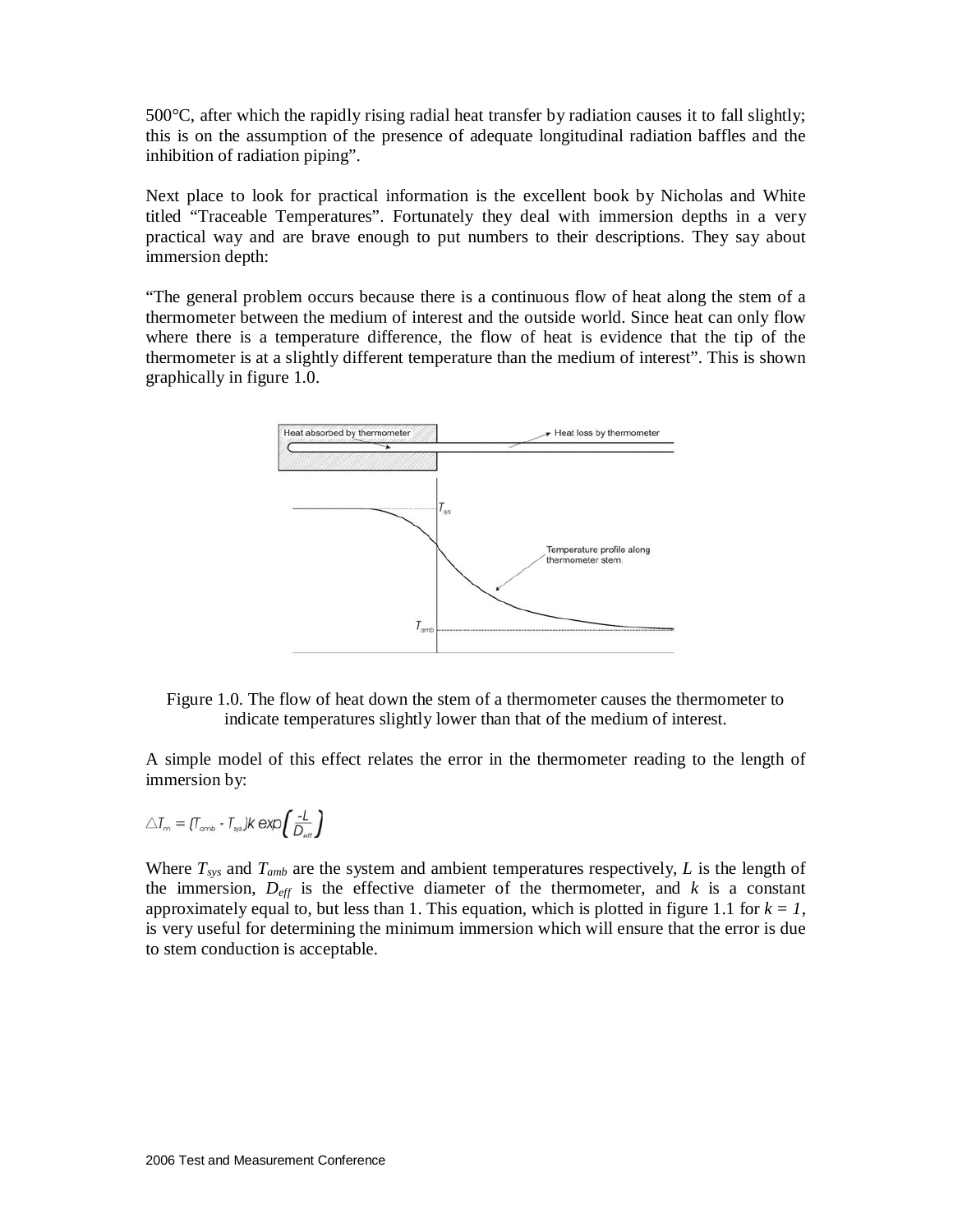

Figure 1.1. The relative temperature error  $[\Delta T_m / (T_{sys} - T_{amb})]$  plotted against thermometer immersion length in diameters. This graph works well for sensors immersed in stirred liquid.

We recognise three useful rules of thumb from the figure:

- (i) for 'industrial' thermometry we recommend 5 diameter immersion suitable for 1% accuracy.
- (ii) for good laboratory thermometry we recommend 10 diameter immersion for 0.01% accuracy.
- (iii) for best laboratory practice we recommend 15 diameter immersion suitable for 0.0001% accuracy.

The length of the sensing element which would normally be a thermocouple junction, a themistor or a Pt100 element must be added to the immersion since none of the sensing element should be in the stem conduction gradient.

So there we have it; a formula that gives correct results in a "good stirred oil bath".

In the above formula we need to increase the immersion with temperature. However if we take the advice of ITS-90 Supplementary Information and calculate the depth at 500°C then this should be adequate for temperatures above 500°C.

Having identified 3 immersion depths for Industrial, Laboratory and Best practice the next section will deal with each of these in more detail.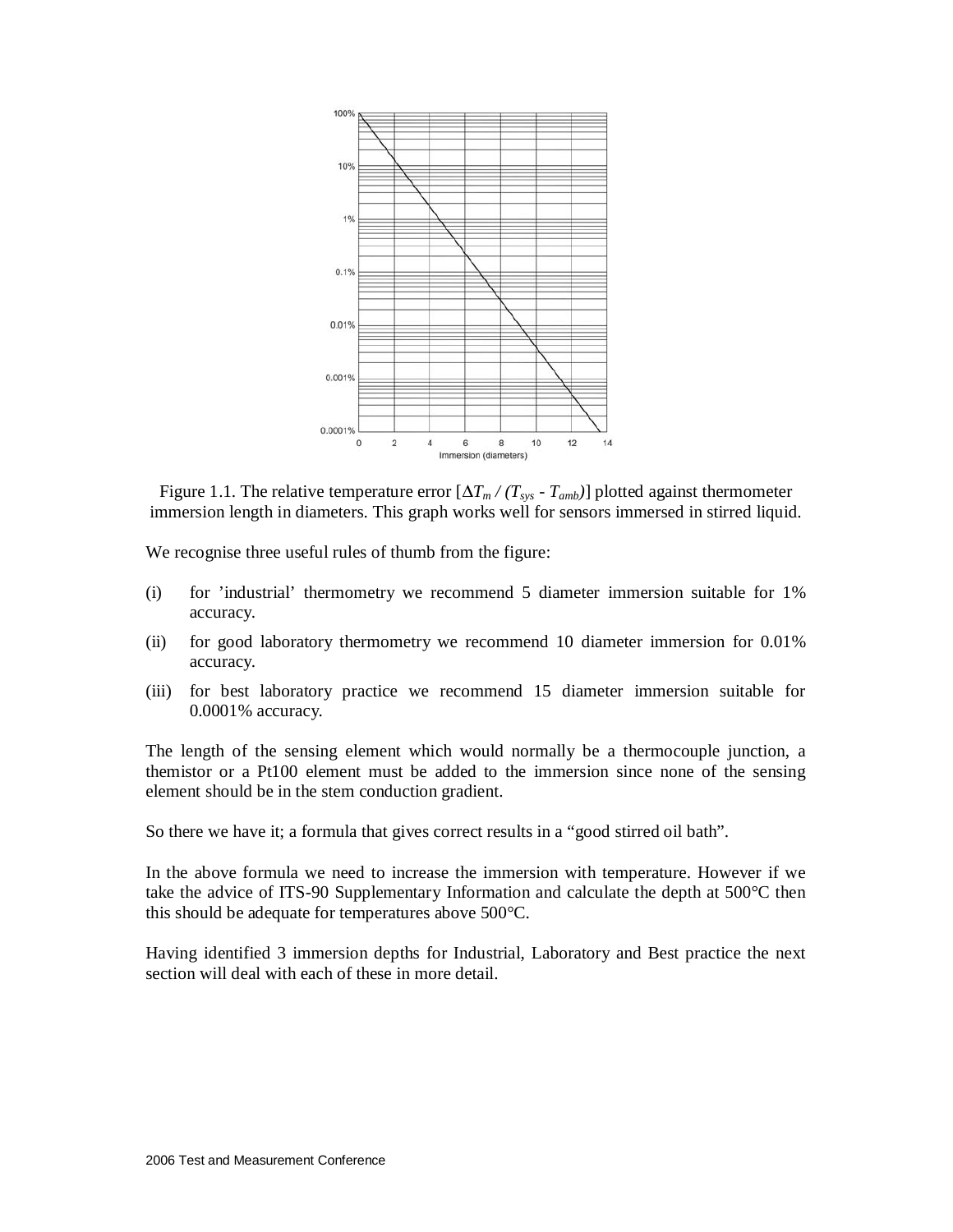## **3. Industrial Thermometry**

Here we can site examples such as a thermowell and a dry block calibrator.

The thermowell is common and often has an outside diameter to length ratio of about 1:5 i.e. most industrial installations are designed for  $~1\%$  accuracy. They usually perform a little better than this because the thermowell does not protrude into the ambient space as a thermometer usually would (this gives a k value less than 1.0). The main point of the example is that we need to think about the outside diameter of the 'installation' and not in terms of the diameter of the probe within the thermowell.

The dry block calibrator is also a good example. Again one has to think about the diameter of the installation - in this case the diameter of the inserts (that have the thermometer wells drilled into them) mounted in the controlled space. The diameter is usually about 50mm, and if you're very lucky you might have an insert with a length of 250mm. Typically the temperature at the bottom of the insert is controlled to about 5% so there are large temperature gradients through the bottom of the insert. And no matter how thin your thermometer the immersion errors will normally be dominated by the poor immersion of the insert.

The insert immersion errors can be largely overcome if the standard to which industrial sensors are being compared is also placed in the insert and if the standard is of similar construction as the sensors being calibrated.

Sensors in thermowells or dry block calibrators will not absorb and loose heat in the same way in which they do in a stirred liquid bath and Nicholas and White's figure does not directly apply.

This is because they assume that they assume: *D*  $D_{(eff)} = 1$ , which it is for stirred liquid baths.

However *D*  $D_{(eff)}$  will be greater than 1 if there is an air gap such as in a metal block calibration bath.

Let me therefore do a second example where we wish to calibrate a 6mm diameter thermocouple at 500°C above ambient in a metal block bath to an accuracy of 0.5°C.

$$
\left|\frac{\triangle T_m}{T_{\rm sys} - T_{\rm amb}}\right| = \frac{0.5}{500} \approx 0.1\%
$$

Then referring to figure 1.1 I found that for  $D_{(eff)} = D = 1$  the minimum immersion is 7 diameters or 42.00mm. However, if  $D_{\text{(eff)}} = 2D$  then this would increase to 84.00mm.

What Nicholas & White do not do is to give is figures of *D*  $D_{(eff)}$  for metal block calibrators.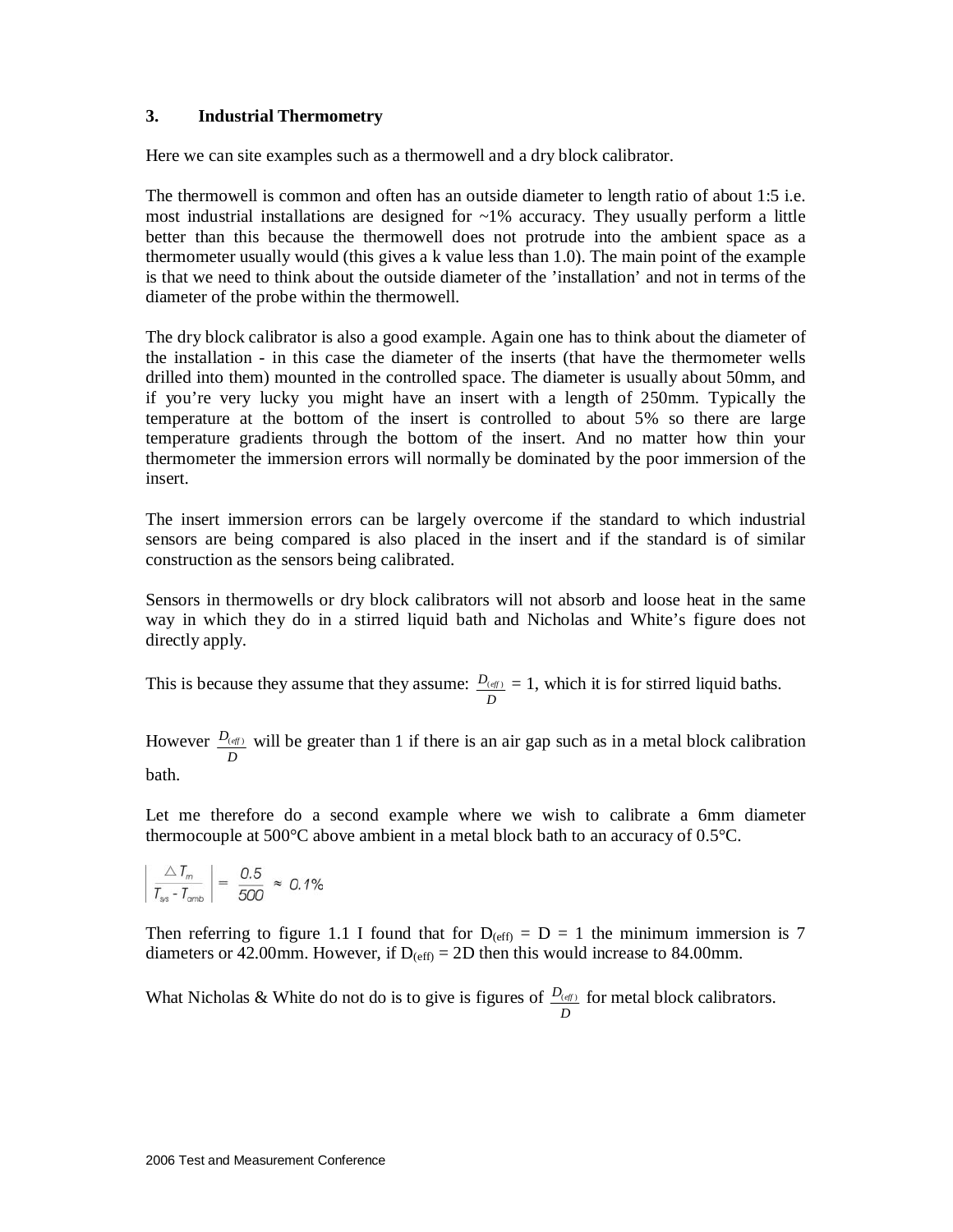Fortunately at the Northern Temperature Primary Laboratory we have evaluated fully many metal block baths of our own design at various temperatures over a number of years. Using the figure of 0.5°C as a criterion I find in general, almost irrespective of the temperature (tests were conducted at 250 $\degree$ C, 450 $\degree$ C and 650 $\degree$ C) that 80mm immersion was required for a 6mm type N thermocouple in a 6.50mm hole for stem conduction / vertical thermal profile of the metal block insert to be less than 0.5°C, thus confirming a figure of *D*  $\frac{D_{(eff)}}{D_{(eff)}} = 2.$ 

For industrial platinum thermometers we must add around 40mm for the sensor making 120mm. However we need greater accuracy than with thermocouples (say 0.05°C) thus we need to immerse a further 25mm, making a total of 145mm of immersion.

Thanks to the combined efforts of the above authors it is possible to generate some rules that are truly practical. We can use figure 1.1 for stirred liquid baths and figure 1.2 for metal block baths with small air gaps.



Figure 1.2. The relative temperature error  $[\Delta T_m / (T_{sys} - T_{amb})]$  plotted against thermometer immersion length in diameters, where *D*  $D_{(eff)} = 2$ , such as a dry block calibrator.

Most good quality portable metal block baths have immersions of around 150mm. However as can be seen from the above as the diameter of the sensor to be calibrated increases we need greater immersions or we must reduce the accuracy of the calibration.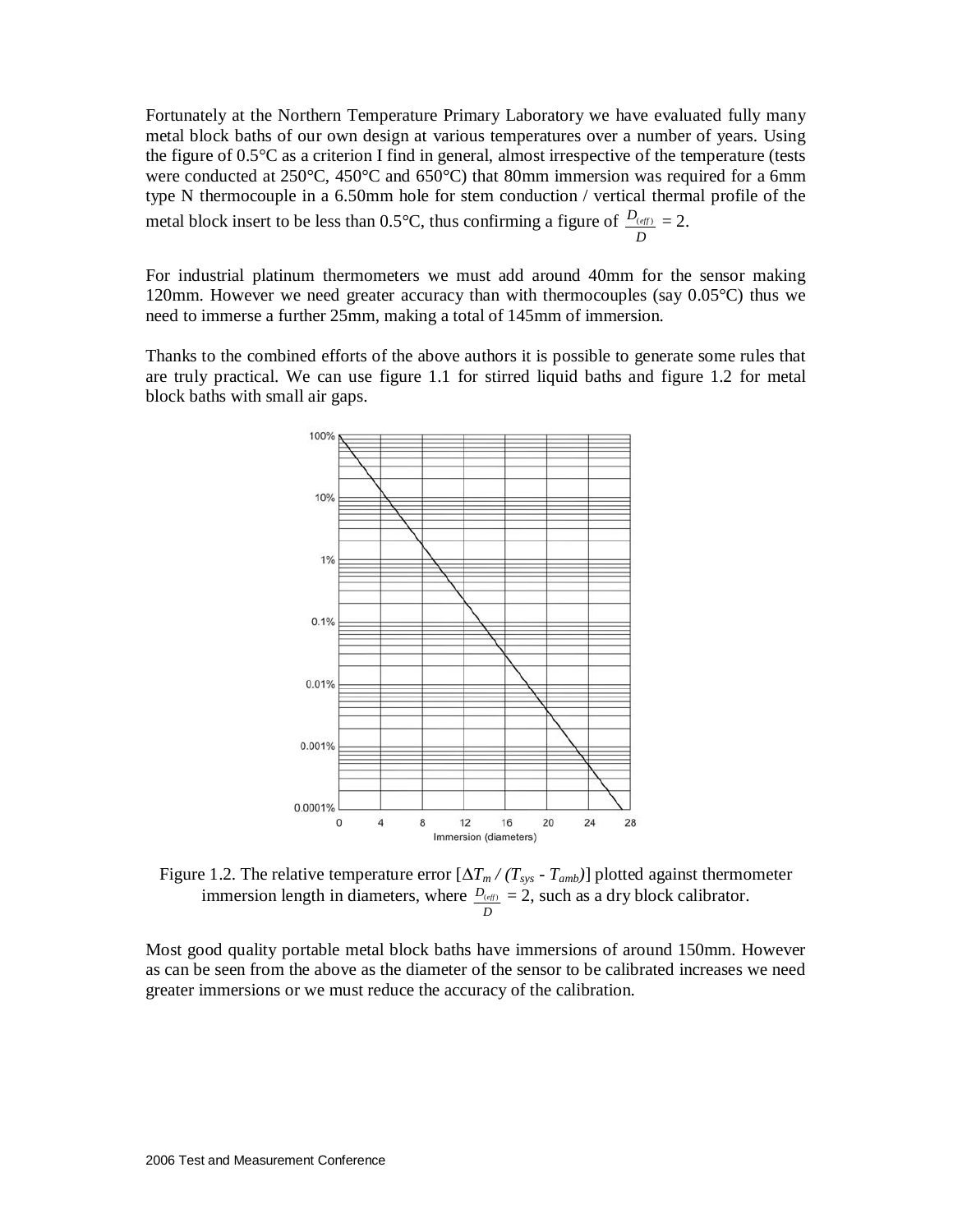# **4. Laboratory Thermometry**

Here we can take the example of a stirred liquid bath and use the figure 1.1

## Example

Determine the minimum immersion for a 4mm diameter sheathed thermometer with the detecting element occupying the last 40mm of the sheath. The measurement should have immersion errors of less than 0.01°C for temperatures up to 100°C.

First we determine the relative accuracy in the measurement as:

$$
\left| \frac{\triangle T_m}{T_{\text{sys}} - T_{\text{cmb}}} \right| = \frac{0.01}{100 - 20} \approx 0.01\%
$$

Then, referring to figure 1.1, we find that the minimum immersion is a little more than 9 diameters. To be conservative we will immerse the thermometer to 10 diameters beyond the detector element, i.e. 80mm total immersion. Ten diameters is a useful rule-of-thumb for accurate thermometry ( $\sim \pm 0.01\%$ ). Five diameters are more typical of industrial thermometry  $(\sim \pm 1\%)$ .

# **5. Best Laboratory Practice**

The most exacting measurements made are the Standard Platinum Resistance Thermometers in Fixed Point Cells.

The immersion of the thermometer in the metal of the fixed point cell is only 160mm to 200mm and an SPRT may require 300mm immersion. So how is it that the most exacting measurements in the World are made in the cells with blatantly lack of immersion depth?

The answer is simply that the temperature, above the cell and for a further 200mm is within, typically,  $0.5^{\circ}$ C of the cell itself thus the temperature gradient is only  $0.5^{\circ}$ C. This reduces the immersion depth required.

For example take a Zinc cell, with 200mm immersion.

 $T<sub>amb</sub> - T<sub>2</sub> = 400°C$ 

If ∆Tm required is 0.0001°C

Then we look at 400  $\frac{0.0001}{2}$  or about 32 diameters + sensing length. (From figure 1.2 since the thermometer is in an air gap) Now consider  $T_{amb}$  - T2 = 0.5 $\degree$ C

Now the measurement becomes  $0.5$  $\frac{0.0001}{1}$  = 0.0002 or only 16 diameters + sensing length.

A saving of 128mm of immersion for an 8mm diameter SPRT.